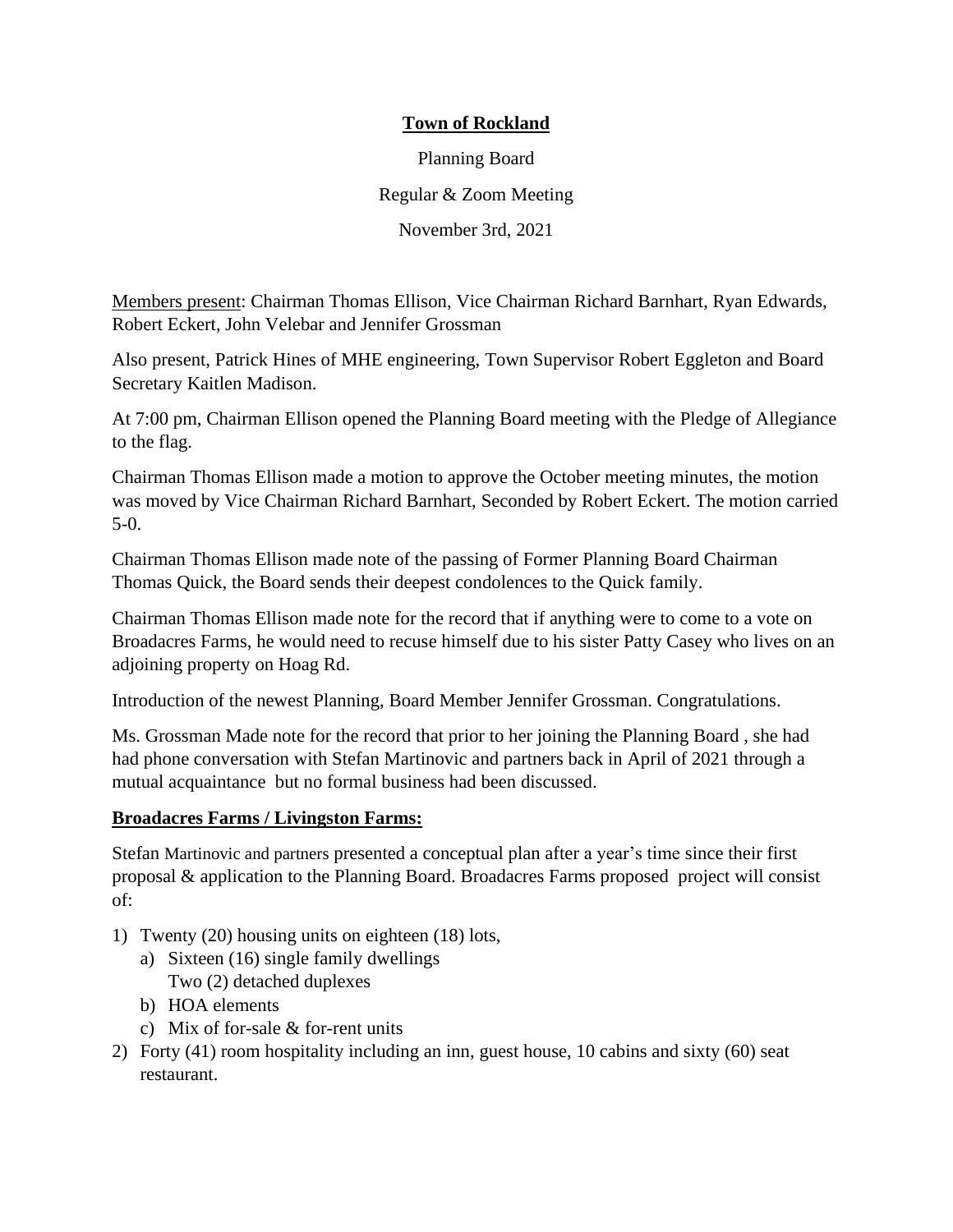Town Of Rockland Planning Board meeting November 3rd, 2021 Page 2

- a) Panelized Prefab & mass timber construction
- 3) Fourteen (14) acres of conservation & natural recreation areas under easement:
	- a) preservation of old growth Eastern Hemlocks
- 4) Twenty-two (22) acres of permanently affordable farmland:
	- a) Regenerative agriculture to restore soil health
- 5) Three (3) miles of multi-purpose trails
	- a) Re-use of existing roads & Paths

Proposed infrastructure for the site would include:

- Town sewer via out of district user petition
- Town water where pressure allows, in addition to on-site wells
- Geothermal heating & cooling
- Bio-swales: innovations in Blue/ Green infrastructure for storm water management
- Property wide high speed wireless internet
- Electric vehicle charging stations

Following the Presentation, the Planning board members & MHE Engineer Patrick Hines went over a total of twenty-three (23) technical review comments; the main concerns were

- $\triangle$  Concept plan should address water  $\&$  sewer for each lot  $\&$  facilities
- ❖ Storm water management: Current issues impacting downgradient properties Plan must be in compliance with Town of Rockland & NYDEC requirements
- ❖ Ownership of any common space, open space & enviro environmental restrictions, Wetland Delineations, proposed road ways, stormwater areas, Green house areas , pavilions, Cul-desacs and Streets must be addressed on site plan , corresponding requirements from Town codes : 154-19 1., 154-19 D, and Subdivision Regulation 154-19 design standard  $C(6)$
- ❖ Campgrounds & Inns are Special Use within Rural Conservation District
	- ▶ Town Permits the use of camping areas between April 1<sup>st</sup> and November 30<sup>th</sup>, Year-round use is not permitted based on Town Code.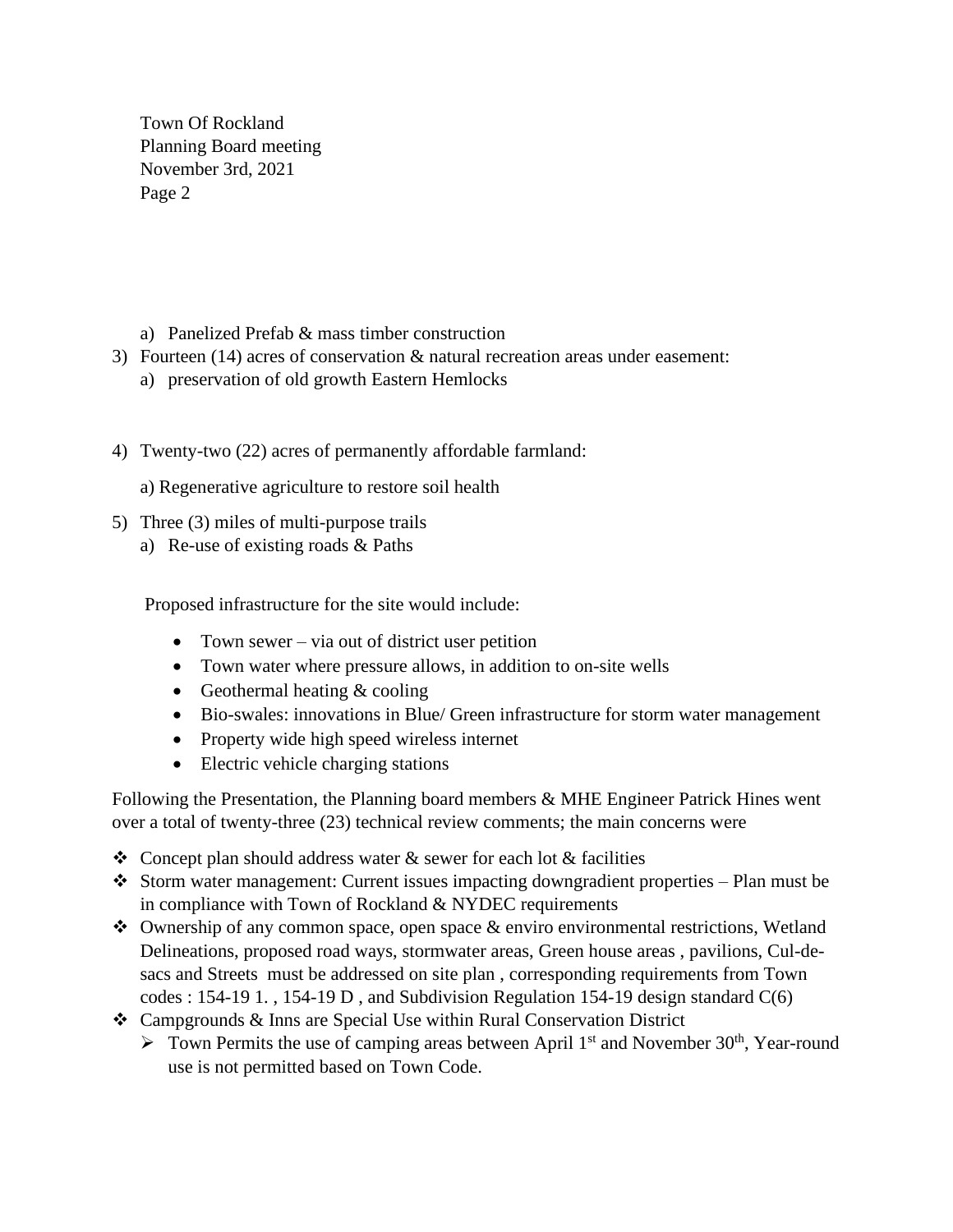Town Of Rockland Planning Board meeting November 3rd, 2021 Page 3

- ❖ Roadways
	- $\triangleright$  Slight distance must be provided
	- $\triangleright$  Minor streets are restricted to slope less than fifteen (15) %
		- **•** Percentage's greater than fifteen (15) % should be identified as a percentage of each lot.
		- Concerns were expressed regarding the width of Hoag Rd. and its, use by the project.
- ❖ A Full Long Environmental Assessment Form to be submitted for Board review of Concept Plan
	- $\triangleright$  Additional information should be submitted to the Planning Board for the Board to evaluate the Concept Plan

# **B. WW Brewer 's INC. – Subdivision**

The B. WW Brewer's Inc. one (2) lot subdivision was presented by Surveyor James Severing and one owner David Walton. The subdivision would be located near the Upward Brewery, near the intersecting roads of Main Street / County Road #149 and Treyz Hill Rd. SBL location: 45.- 24-2

The two sizes of the lots would be Lot 1, 0.52 acres and Lot 2, 119.29 acres.

MHE Engineer Patrick Hines and Planning Board members gave feedback and review comments that were as follows:

- (1) Concerns over Access to the proposed lot was only identified by a right of way on the site plan map and was shown as a landlocked lot without access to a public street. Access via right of way requires a NYS Town Law 280A Open Development Wavier from the Town Board or from the Zoning Board of Appeals. The Lot created must have access to a public street or a road shown on a subdivision site plan map or receive a NYS 280A Exemption.
	- (a) A request to be seen at the Thursday November  $18<sup>th</sup>$  Town Board meeting for the Variance was made at the time of the meeting.

(2) Provisions for water  $\&$  sewer are be shown on the site plan as a ten (10') ft spring feed water line that will run from the adjoining lot.

An easement for sewer use will be thirty (30') wide connection from neighboring lot.

(3) The house location is shown on the site plan map with a building envelope.